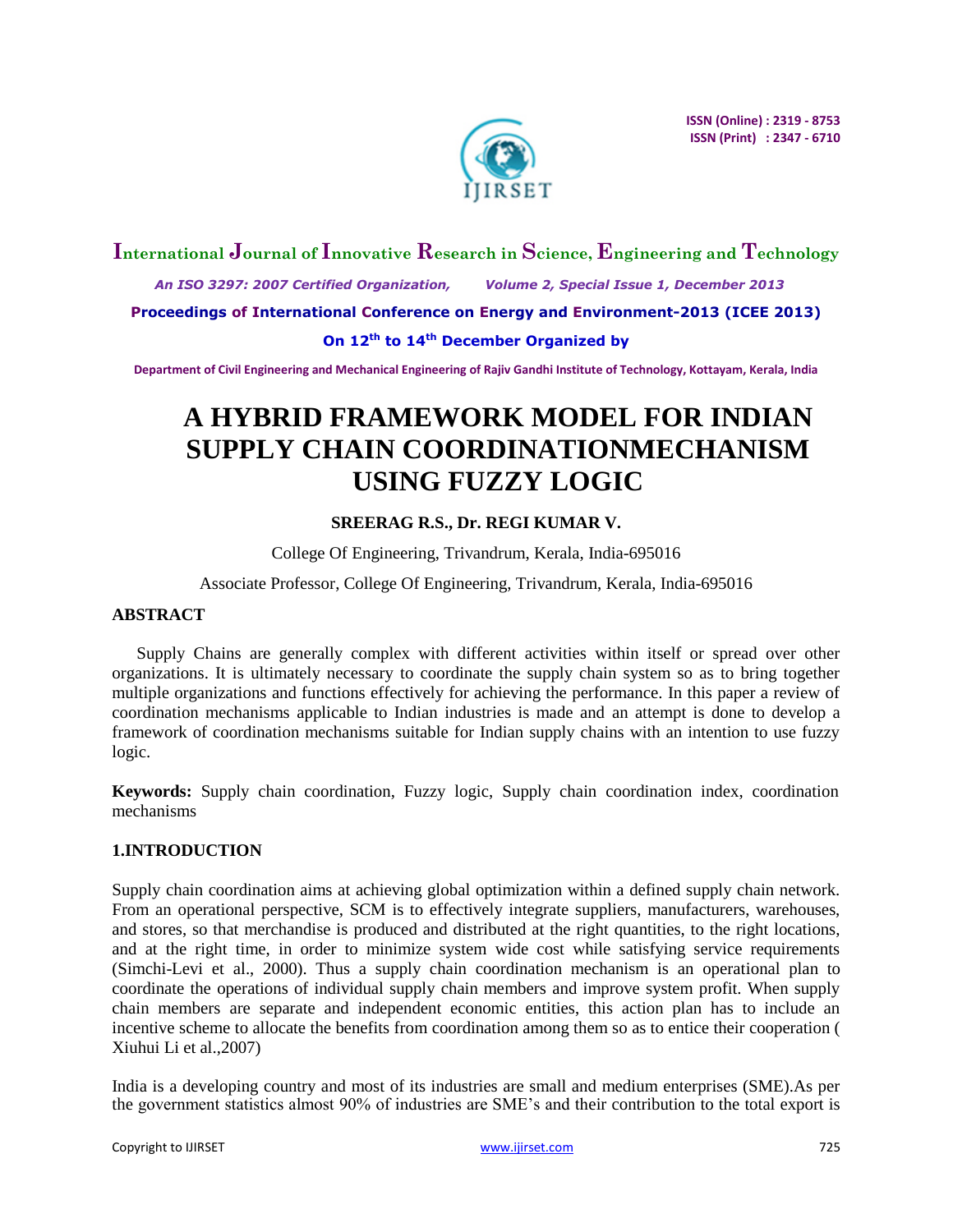40%. Indian organizations have started collaboration with supply chain partners to cope up with the increasing uncertainty of supply networks, globalization of business proliferation of product variety and shortening of product life cycles. It has been observed that SMEs in general are not able to implement supply chain management (SCM) to its full extent, mainly because they are managed at arm's length by larger customers and have to follow the norms stipulated by the buyer ( Arend and Wisner, 2005). Studies reveal the lack of performance among SMEs after the introduction of SCM, as compared with larger companies is because SMEs and large enterprises implement SCM differently, and apparently this difference in implementation is significantly associated with SMEs performance (Arend and Wisner, 2005).

## **2.ISSUES FACED BY SCM IN INDIAN INDUSTRIES**

Generally SC consists of different functions: logistics, inventory, purchasing, and procurement, production, planning, intra-and inter-organizational relationships and performance measures. To improve the overall performance of SC the members of SC may behave as a part of a unified system and coordinate with each other. Some Indian companies are moving towards making their supply chain and logistics efficient, most of them have done very little or nothing.

The logistic cost as percentage of the Gross Domestic Product (GDP) stood at 13% in India in 2004 (Confederation of Indian Industries(CII) results), in comparison to 11% in Europe and 9% in the U.S. often total logistic cost, transportation represents 39% while warehousing, packing and inventory accounts for 24% of the total costs. Higher logistic costs mainly due to poor infrastructural facilities in the country. The higher logistic costs represent high products /service costs in the international market.

Technology usage is very low in India, which restricts the scope of increasing productivity and efficiency (365businessdays.com). Though India is a leading exporter of IT products, Indian companies are unfortunately least inclined to use them. Hence, the IT penetration in India is low. The lack of coordination results in poor performance of supply chain.

### **3. COORDINATION MECHANISMS**

In SCM, its members perform different functions or activities like logistics synchronization, inventory management, ordering, collaborative decision making, forecasting and product design, management of flow of goods, information and money (Singh and Rajesh, 2011).

There are different approaches for supply chain coordination mechanisms. It can be classified into price coordination, non price coordination and flow coordination mechanisms (Fugate et al.2006).In price coordination mechanism quantity discounts are offered to encourage the retailer to increase the replenishment quantity thereby eliminating system sub-optimization. Buy – back contracts that allows the retailer to return any portion of initial order at a pre-specified price can coordinate pricing and quantity decision for short shelf life and seasonal demand products ( Sahin and Robinson 2002).Non – price coordination mechanisms include quantity flexible contracts, allocation rules, promotional allowances, cooperative advertising and exclusive dealings (Fugate et al.,2006).Quantity flexible contracts allow the buyer to obtain different quantity than previous estimate (Lariviere1999). Flow coordination mechanisms are designed to manage product and information flows in supply chain (Sahin and Robinson 2002).Some of the methods used in product and information flows are Vendor Managed Inventory (VMI),Quick Response (QR),Collaborative Planning, Forecasting and Replenishment (CPFR),Efficient Customer Response (ECR).

According to Fugate et al.2006 a coordination mechanism is a specific tool designed to address a particular coordination problem and can be applied under any of the general organizational approaches.

A further research on supply chain coordination mechanism has revealed that the coordination mechanism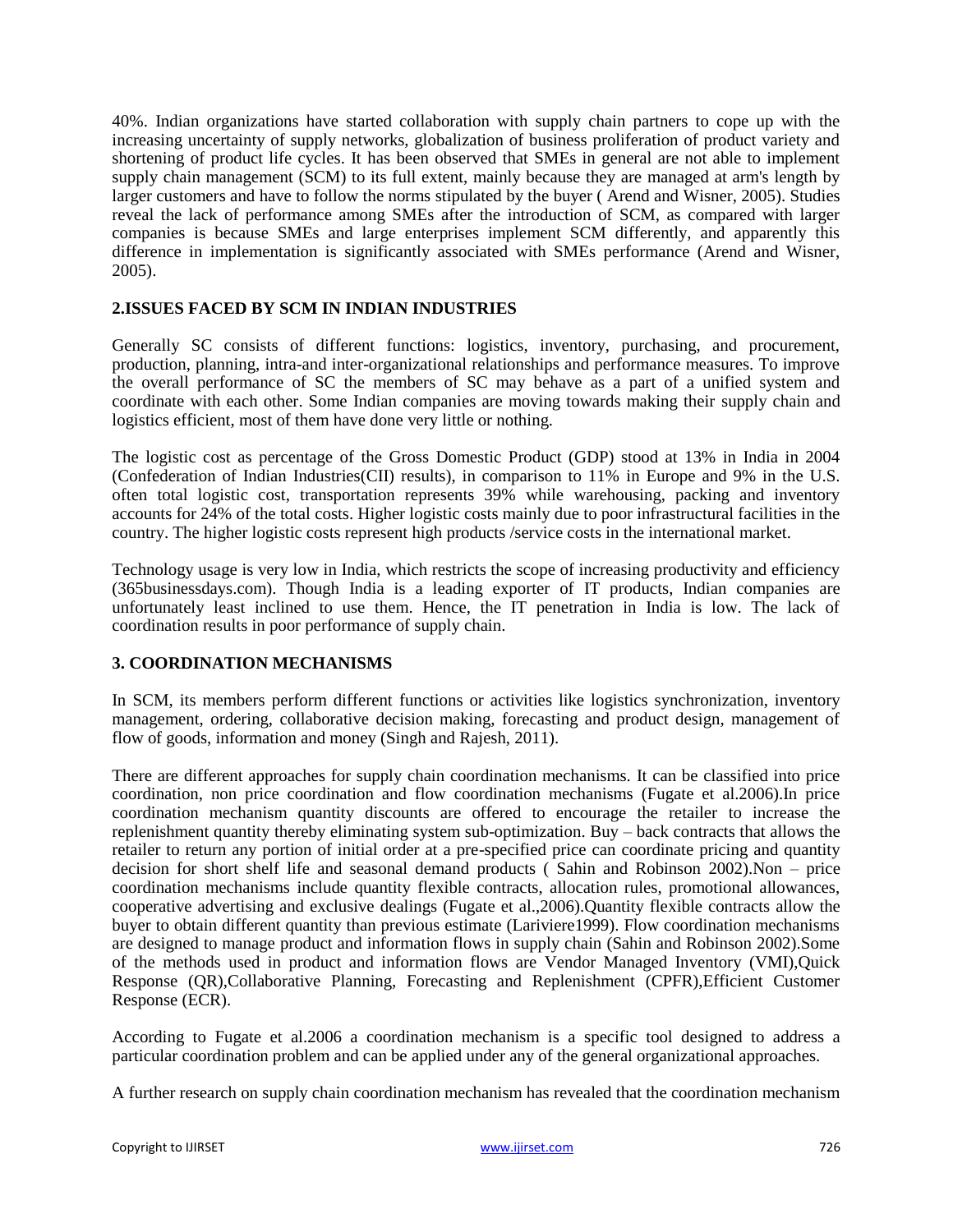can be applied based on two categories: (Xiuhui Li et al., 2007)

- (i) Centralized supply chain systems
- (ii) De centralized supply chain systems

In a centralized system the supply chain is considered as a single entity and aims to optimize the system performance. In this approach the system is considered as deterministic and stochastic. In deterministic approach the aim is to develop an inventory policy to minimize system cost. Two conditions are taken in this approach, one with time coordination and the other without time coordination. In stochastic model the demand is considered to be stochastic with independent and exogenously determined demand, correlated demand.

The decentralized system also has two approaches-deterministic and stochastic. In deterministic approach two cases are considered, one being a single retailer and supplier and the other with heterogeneous retailers. The stochastic approach for decentralized supply chain is the most applicable since almost all real supply chains fall in this category.

Latest research in coordination mechanisms has lead to the following categorization of mechanisms:

- (i) Supply chain contract
- (ii) Information Technology
- (iii) Information sharing
- (iv) Joint decision making (Arshinder et al., 2008)

Supply chain contracts are used for better management of supplier-buyer relationship. The contract specifies the parameters within which a buyer places orders and a supplier fulfills them.

Information technology helps to link production with the point of delivery or purchase. It allows planning, tracking and estimating the lead times based on real time data. The supply chain members coordinate by sharing information regarding demand, orders, inventory etc. Information sharing results in inventory reductions and cost savings. A joint decision making helps in resolving conflicts among supply chain members and handling exceptions in case of future uncertainty.

## **4. IMPORTANCE OF FUZZY LOGIC IN SCM**

The importance given to certain coordination mechanism may vary depending on the type of industry, the objective of supply chain and the interface or process of supply chain. The complexity in taking all these categories is that these are lying in different domains and some of the categories are supported by subjective judgments like behavioral aspects (trust, commitments, and cooperation) in coordination initiatives. These judgments may be vague in nature and difficult to quantify (Arshinder et al., 2007).Fuzzy logic is flexible enough to take imprecise and vague data and can be used to quantify these data. The multiple attribute decision making property of fuzzy logic has motivated to propose a framework for coordination mechanism in Indian SCC.

In a centralized system the supply chain is considered as a single entity and aims to optimize the system performance. In this approach the system is considered as deterministic and stochastic. In deterministic approach the aim is to develop an inventory policy to minimize system cost. Two conditions are taken in this approach, one with time coordination and the other without time coordination. In stochastic model the demand is considered to be stochastic with independent and exogenously determined demand, correlated demand.

The decentralized system also has two approaches-deterministic and stochastic. In deterministic approach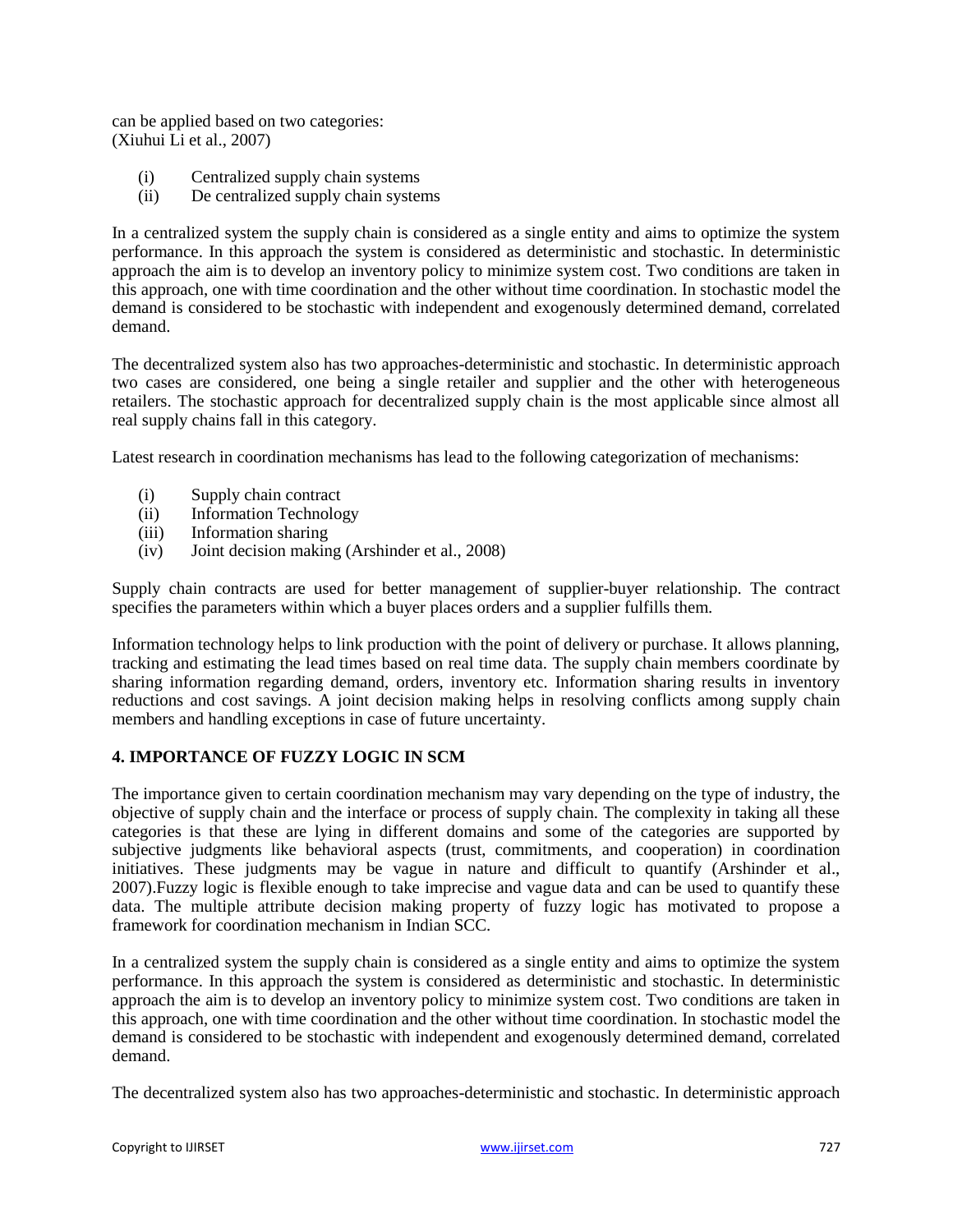two cases are considered, one being a single retailer and supplier and the other with heterogeneous retailers. The stochastic approach for decentralized supply chain is the most applicable since almost all real supply chains fall in this category.

Latest research in coordination mechanisms has lead to the following categorization of mechanisms:

- (v) Supply chain contract
- (vi) Information Technology
- (vii) Information sharing
- (viii) Joint decision making (Arshinder et al., 2008)

Supply chain contracts are used for better management of supplier-buyer relationship. The contract specifies the parameters within which a buyer places orders and a supplier fulfills them.

Information technology helps to link production with the point of delivery or purchase. It allows planning, tracking and estimating the lead times based on real time data. The supply chain members coordinate by sharing information regarding demand, orders, inventory etc. Information sharing results in inventory reductions and cost savings. A joint decision making helps in resolving conflicts among supply chain members and handling exceptions in case of future uncertainty.

### **5.IMPORTANCE OF FUZZY LOGIC IN SCM**

The importance given to certain coordination mechanism may vary depending on the type of industry, the objective of supply chain and the interface or process of supply chain. The complexity in taking all these categories is that these are lying in different domains and some of the categories are supported by subjective judgments like behavioral aspects (trust, commitments, and cooperation) in coordination initiatives. These judgments may be vague in nature and difficult to quantify (Arshinder et al., 2007).Fuzzy logic is flexible enough to take imprecise and vague data and can be used to quantify these data. The multiple attribute decision making property of fuzzy logic has motivated to propose a framework for coordination mechanism in Indian SCC.

#### **6. PROPOSED FRAMEWORK FOR INDIAN SCM**

Studies reveals that in Indian SC the most deciding factor in addition to the coordination mechanisms such as SC contracts, Information Technology, Information sharing and joint decision making, there can be two more coordination mechanisms namely logistics and time. The new framework thus has two more variables in addition to the above mentioned four mechanisms. Thus the proposed framework considers the following coordination mechanisms

 SC contracts (M1) Information technology (M2) Information sharing (M3) Joint decision making (M4) Logistics (M5) Time (M6)

The coordination index SCCI for these six mechanisms can be represented as

 $SCCI = f (M1, M2, M3, M4, M5, M6)$ 

In this framework logistic sharing and time coordination is also considered as decision variables and these are to be quantified using fuzzy logic.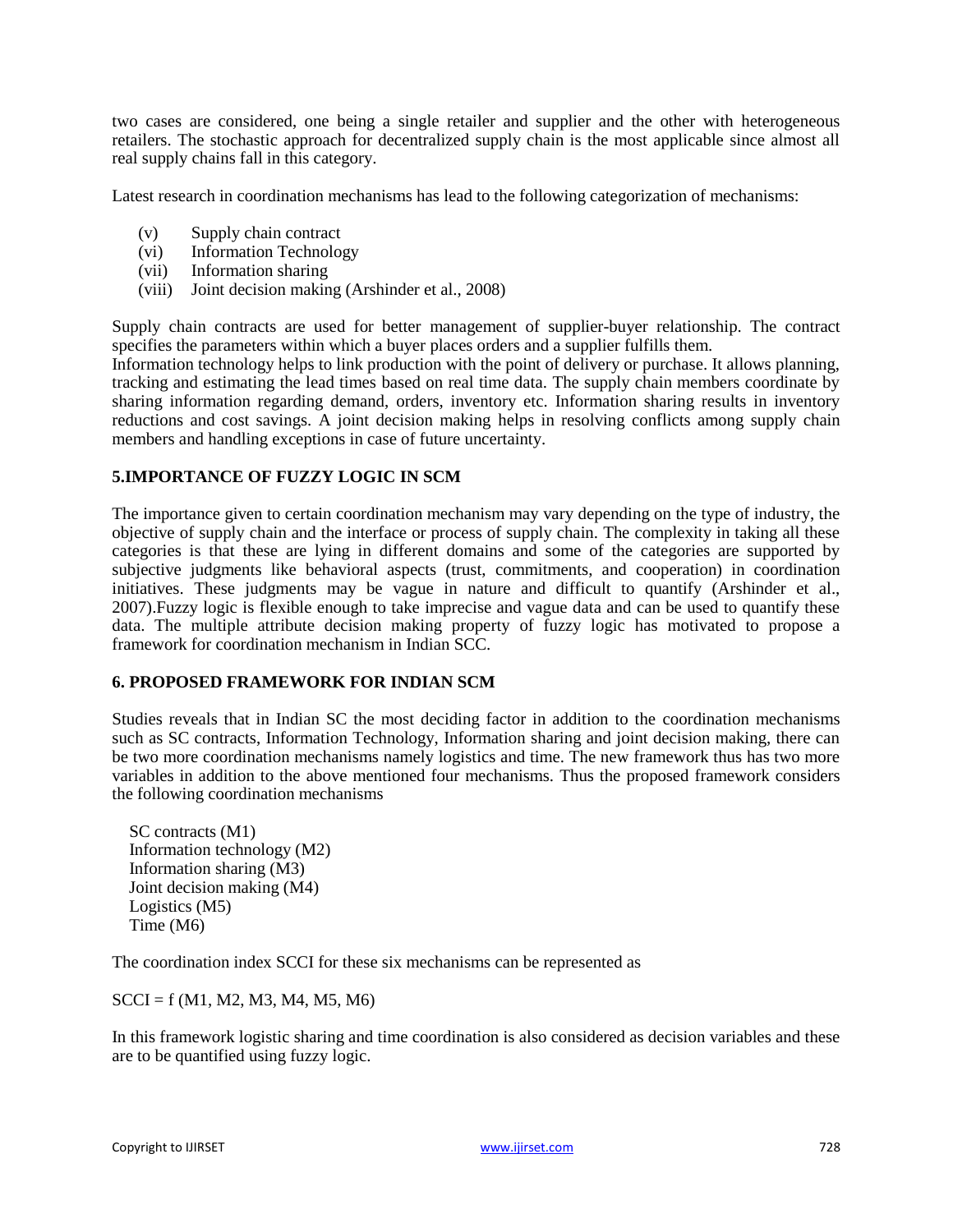

#### **Existing framework for SC Coordination by Arshinder et al., 2008**